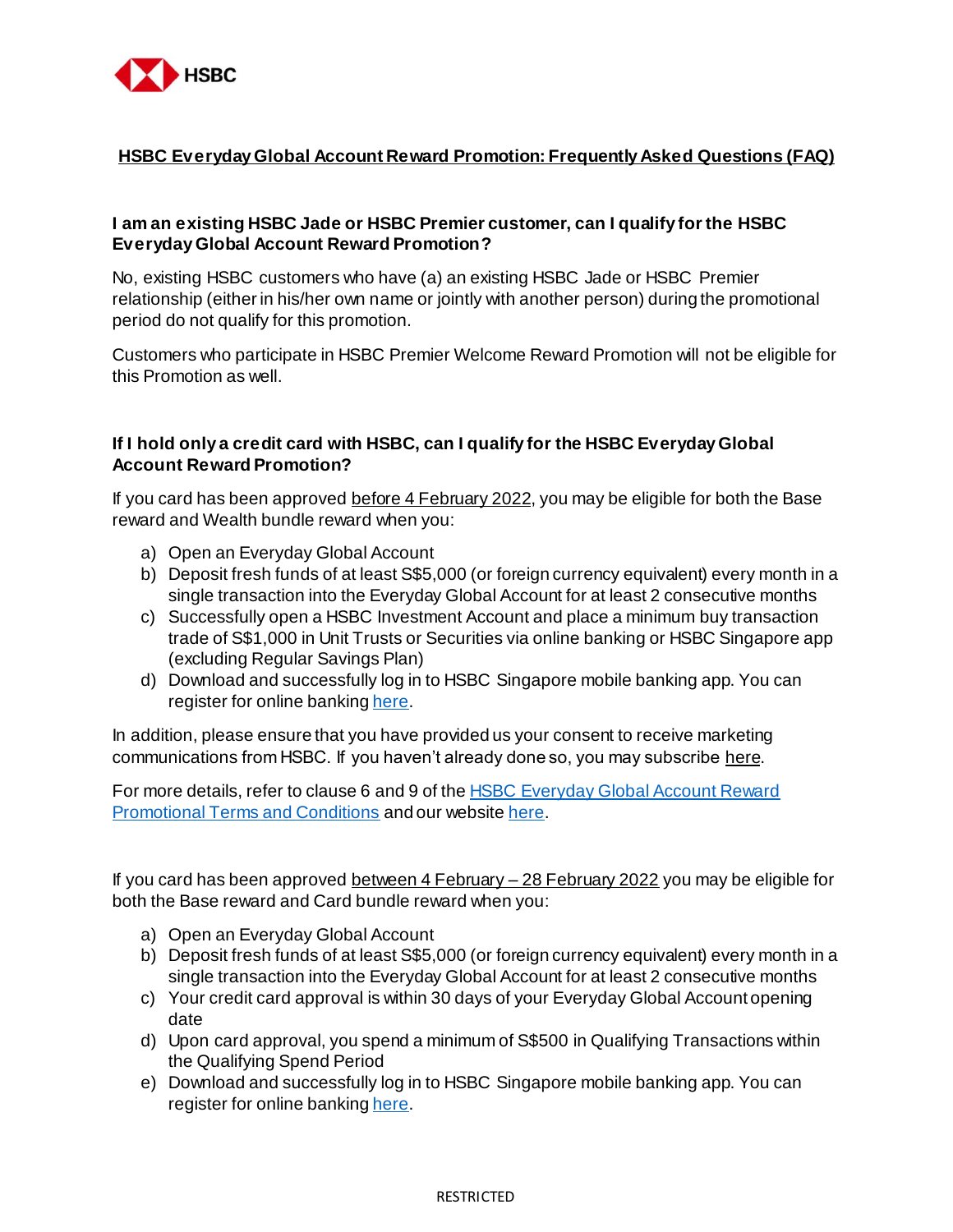

In addition, please ensure that you have provided us your consent to receive marketing communications from HSBC. If you haven't already done so, you may subscrib[e here](https://forms.hsbc.com.sg/en-sg/forms/hsbc-marketing-opt-in-application-form/).

For more details, refer to clause 6 and 8 of the **HSBC Everyday Global Account Reward** [Promotional Terms and Conditions](https://cdn.hsbc.com.sg/content/dam/hsbc/sg/documents/accounts/products/everyday-global/offers/welcome-rewards-terms-and-conditions.pdf) and our websit[e here](https://www.hsbc.com.sg/personal-banking/).

Please note that customers who hold any HSBC deposit account(s) either in his/her own name or jointly with other person will not be eligible for this Promotion.

### **When do I need to perform the required transactions?**

To qualify for the rewards, please ensure you have fulfilled the relevant eligibility criteria and performed the relevant transactions by the following dates:

|                                       | <b>Transactions to perform</b>                                                  | <b>Deadline</b>                                                                          |
|---------------------------------------|---------------------------------------------------------------------------------|------------------------------------------------------------------------------------------|
| <b>Base Reward</b>                    | Complete 2 consecutive<br>months of fresh funds<br>deposit                      | 30 Apr 2022                                                                              |
| <b>Card bundle</b><br><b>Reward</b>   | Charge a minimum of S\$500<br>in Qualifying Transactions to<br>HSBC credit card | 31 Mar 2022 (for Card approved by 28 Feb)  <br>30 Apr 2022 (for Card approved by 31 Mar) |
| <b>Wealth bundle</b><br><b>Reward</b> | Place a minimum buy<br>transaction trade of S\$1,000                            | 30 Apr 2022                                                                              |

For more details, refer to HSBC Everyday Global Account Reward Promotional Terms and **Conditions** 

### **I have just applied for an Everyday Global Account, how do I qualify for the Card bundle Reward?**

To qualify for the Card bundle Reward, you have to:

- a) Apply for a HSBC credit card and the card must be approved within 30 days of your Everyday Global Account opening date. You can do so via ou[r online form](https://www.newcreditcard.hsbc.com.sg/hsbcaofe/#!/app/apply-for-card?promo=PB1400281&sourceCode=EP&isCasaApplied=Y) which is available on the HSBC credit card website.
- b) Upon card approval, you spend a minimum of S\$500 in Qualifying Transactions within the Qualifying Spend Period
- c) Deposit fresh funds of at least S\$5,000 (or foreign currency equivalent) every month in a single transaction into the Everyday Global Account for at least 2 consecutive months
- d) Download and successfully log in to HSBC Singapore mobile banking app. You can register for online bankin[g here](https://www.hsbc.com.sg/ways-to-bank/online/register/).

In addition, please ensure that you have provided us your consent to receive marketing communications from HSBC. If you haven't already done so, you may subscrib[e here](https://forms.hsbc.com.sg/en-sg/forms/hsbc-marketing-opt-in-application-form/).

For more details, refer to clause 6 and 8 of the **HSBC Everyday Global Account Reward** [Promotional Terms and Conditions](https://cdn.hsbc.com.sg/content/dam/hsbc/sg/documents/accounts/products/everyday-global/offers/welcome-rewards-terms-and-conditions.pdf) and our websit[e here](https://www.hsbc.com.sg/personal-banking/).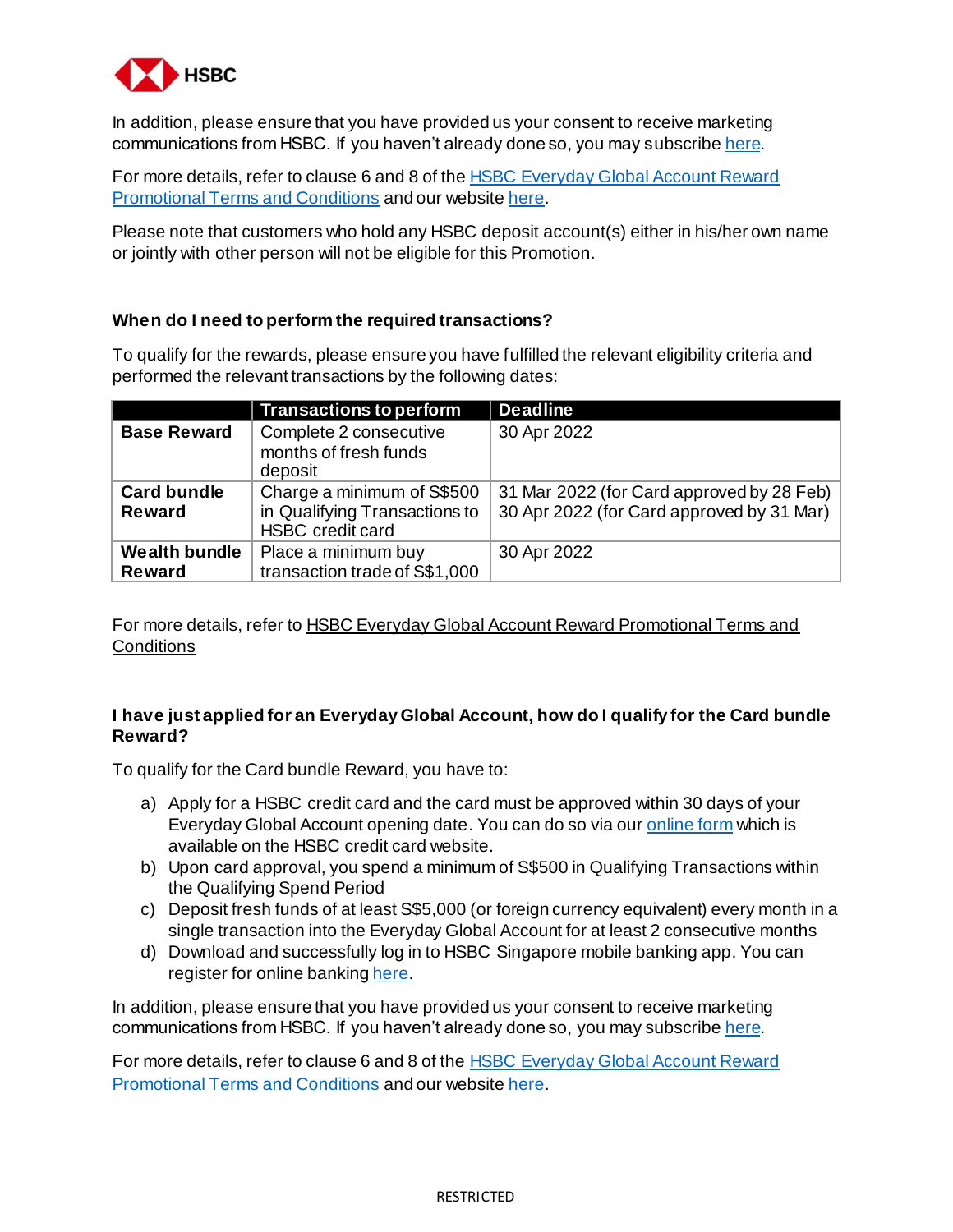

#### **I have applied for both Credit Card and Everyday Global Account but my Credit Card was declined, what reward am I eligible for?**

You may still be eligible for the Base reward (S\$50 cash credit). Simply fulfil the conditions below:

- a) Successfully open an Everyday Global Account
- b) Deposit fresh funds of at least S\$5,000 (or foreign currency equivalent) every month in a single transaction into the Everyday Global Account for at least 2 consecutive months
- c) Download and successfully log in to HSBC Singapore mobile banking app. You can register for online bankin[g here](https://www.hsbc.com.sg/ways-to-bank/online/register/).

In addition, please ensure that you have provided us your consent to receive marketing communications from HSBC. If you haven't already done so, you may subscrib[e here](https://forms.hsbc.com.sg/en-sg/forms/hsbc-marketing-opt-in-application-form/).

### **I have applied for Credit Card and Everyday Global Account within the journey but my Everyday Global Account was declined, what reward am I eligible for?**

You will not be eligible for the HSBC Everyday Global Account Reward Promotion.

However, you may still be eligible for the Credit Card Sign Up Promotion. Simply fulfil the conditions below:

- a) Apply for an HSBC credit card
- b) Upon card approval, spend a minimum of S\$500 in Qualifying Transactions within the Qualifying Spend Period
- c) Download and successfully log in to HSBC Singapore mobile banking app. You can register for online bankin[g here](https://www.hsbc.com.sg/ways-to-bank/online/register/).

For more details, refer to Terms and Conditions for the HSBC Credit Card Sign Up Promotion (1) [January to 28 February\)](https://cdn.hsbc.com.sg/content/dam/hsbc/sg/documents/credit-cards/offers/sign-up-terms-and-conditions.pdf)

### **I have applied for both Credit Card and EGA at the branch, am I eligible for the Card bundle Reward?**

Yes, you are eligible. Please ensure to perform the below conditions to qualify:

- a) Your HSBC credit card must be approved within 30 days of your Everyday Global Account opening date.
- b) Upon card approval, spend a minimum of S\$500 in Qualifying Transactions within the Qualifying Spend Period
- c) Deposit fresh funds of at least S\$5,000 (or foreign currency equivalent) every month in a single transaction into the Everyday Global Account for at least 2 consecutive months
- d) Download and successfully log in to HSBC Singapore mobile banking app. You can register for online bankin[g here](https://www.hsbc.com.sg/ways-to-bank/online/register/).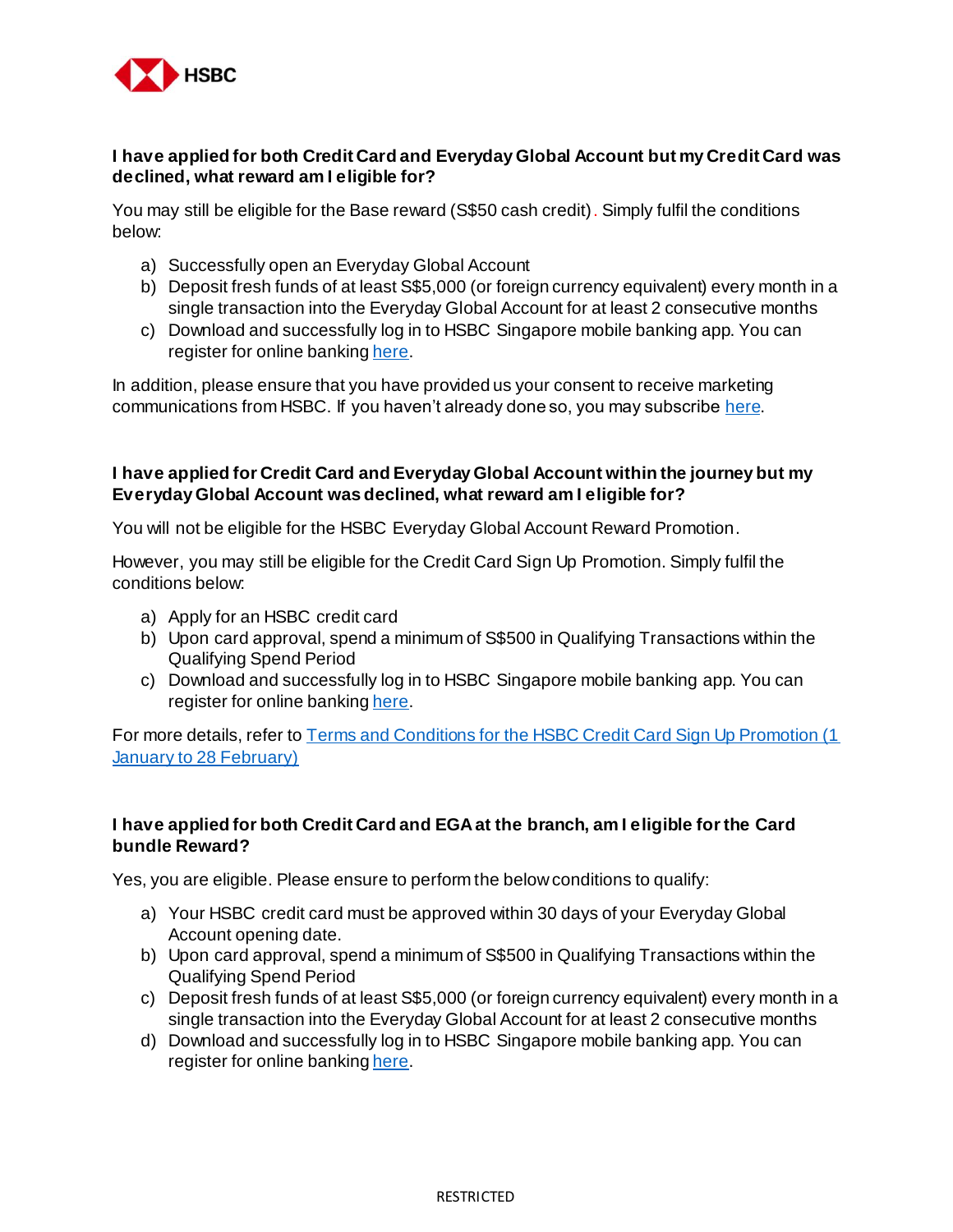

In addition, please ensure that you have provided us your consent to receive marketing communications from HSBC. If you haven't already done so, you may subscrib[e here](https://forms.hsbc.com.sg/en-sg/forms/hsbc-marketing-opt-in-application-form/).

For more details, refer t[o HSBC Everyday Global Account Reward Promotional Terms and](https://cdn.hsbc.com.sg/content/dam/hsbc/sg/documents/accounts/products/everyday-global/offers/welcome-rewards-terms-and-conditions.pdf)  [Conditions](https://cdn.hsbc.com.sg/content/dam/hsbc/sg/documents/accounts/products/everyday-global/offers/welcome-rewards-terms-and-conditions.pdf) and our websit[e here](https://www.hsbc.com.sg/personal-banking/).

#### **How can I enjoy both the Card bundle Reward and Wealth bundle Reward?**

You can enjoy up to S\$550 worth of rewards when you fulfil all conditions of both the Card bundle Reward and Wealth bundle Reward.

For the most seamless application journey, we recommend that you follow the steps below to qualify:

Step 1: Apply for an HSBC credit card via th[e online form,](https://www.newcreditcard.hsbc.com.sg/hsbcaofe/#!/app/apply-for-card?promo=PB1400281&sourceCode=EP&isCasaApplied=Y) and indicate your interest to open the HSBC Everyday Global Account within the same session

Step 2: Make a deposit of at least S\$5,000 to your Everyday Global Account each month for 2 consecutive months and spend S\$500 on your new HSBC Credit Card

Step 3: Once your Everyday Global Account is opened, register for online bankin[g here](https://www.hsbc.com.sg/ways-to-bank/online/register/).

Step 4: Log on to your online banking or the HSBC Singapore app and follow the step[s here](https://cdn.hsbc.com.sg/content/dam/hsbc/sg/documents/accounts/personal-banking/open-everyday-global-and-investment-account-for-new-to-bank-customers.pdf) to open your Investment Account.

Step 5: Place a minimum buy transaction trade of S\$1,000 in Unit Trusts or Securities via online banking or HSBC Singapore app (excluding Regular Savings Plan).

Once you've done all the steps above, you will receive S\$350 cash credit into your Everyday Global Account and up to S\$200 cashback credited to your new HSBC credit card. Find out more on when you will receive your reward[s here](#page-5-0).

## **If my Everyday Global Account is opened in February but credit card is only approved in March, can I still qualify for the Card bundle Reward?**

Yes, you may still qualify. To qualify, you have to:

- a) Ensure your HSBC credit card must be approved within 30 days of your Everyday Global Account opening date.
- b) Deposit fresh funds of at least S\$5,000 (or foreign currency equivalent) every month in a single transaction into the Everyday Global Account for at least 2 consecutive months
- c) Upon card approval, spend a minimum of S\$500 in Qualifying Transactions within the Qualifying Spend Period

In addition, please ensure that you have provided us your consent to receive marketing communications from HSBC. If you haven't already done so, you may subscrib[e here](https://forms.hsbc.com.sg/en-sg/forms/hsbc-marketing-opt-in-application-form/).

Here's are some scenarios to illustrate:

Scenario A: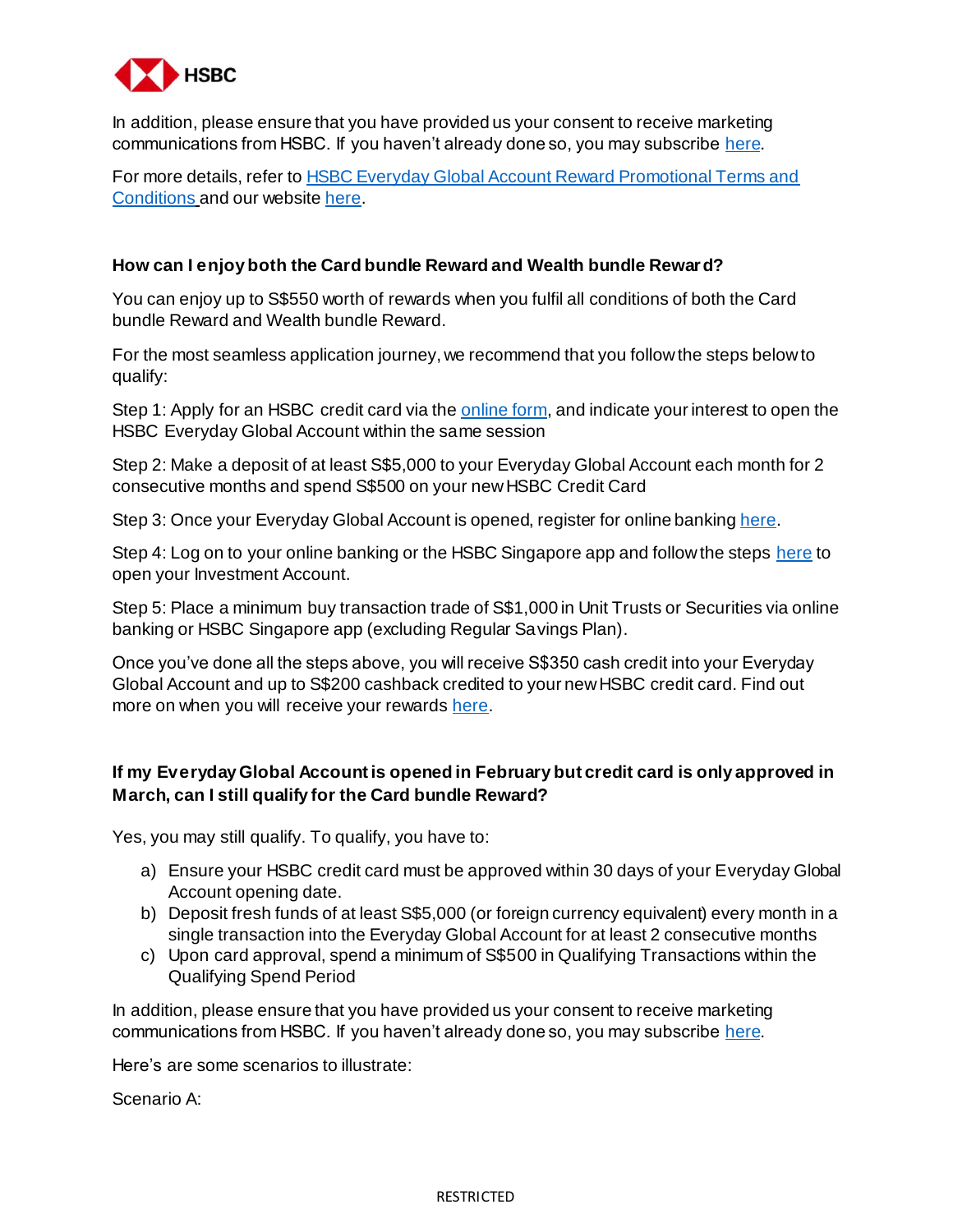

| ∥ Month                           | Feb                      | Mar                   | Apr                    |  |
|-----------------------------------|--------------------------|-----------------------|------------------------|--|
| <b>Action</b><br>10 Feb: Open EGA |                          | 1 Mar: Fresh funds of | 1 Apr: Deposit another |  |
|                                   | Account                  | S\$5,000              | S\$5,000               |  |
| <b>Account</b>                    | <b>S\$0</b>              | S\$5,000              | S\$10,000              |  |
| <b>Balance</b>                    |                          |                       |                        |  |
| <b>Action</b>                     | -                        | 5 Mar: Card Approved  | $\blacksquare$         |  |
| <b>Card Spending</b>              | $\overline{\phantom{a}}$ | S\$200                | S\$300                 |  |

Customer qualifies for Base reward and Card bundle reward.

- $\checkmark$  Deposit fresh funds of S\$5,000 for 2 consecutive months
- $\checkmark$  Credit card is approved within 30 days of account opening date
- $\checkmark$  Charge S\$500 to HSBC credit card within Qualifying spend period

Scenario B:

| Month                | Feb              | Mar                   | Apr.                   |  |
|----------------------|------------------|-----------------------|------------------------|--|
| <b>Action</b>        | 10 Feb: Open EGA | 1 Mar: Fresh funds of | 1 Apr: Deposit another |  |
|                      | Account          | S\$5,000              | S\$5,000               |  |
| <b>Account</b>       | <b>S\$0</b>      | S\$5,000              | S\$10,000              |  |
| <b>Balance</b>       |                  |                       |                        |  |
| <b>Action</b>        |                  |                       | 5 Apr: Card Approved   |  |
| <b>Card Spending</b> |                  |                       | S\$500                 |  |

Customer qualifies for Base reward only

- $\checkmark$  Deposit fresh funds of S\$5,000 for 2 consecutive months
- **x** Credit card was approved more than 30 days after account opening date
- $\checkmark$  Charge S\$500 to HSBC credit card within Qualifying spend period

Scenario C:

| l Month        | Feb              | Mar                   | Apr                      |  |
|----------------|------------------|-----------------------|--------------------------|--|
| <b>Action</b>  | 10 Feb: Open EGA | 1 Mar: Fresh funds of | 1 Apr: No deposit        |  |
|                | Account          | S\$5,000              |                          |  |
| <b>Account</b> | <b>S\$0</b>      | S\$5,000              | S\$5,000                 |  |
| <b>Balance</b> |                  |                       |                          |  |
| <b>Action</b>  |                  | 5 Mar: Card Approved  | $\overline{\phantom{0}}$ |  |
| Card Spending  |                  | S\$200                | S\$300                   |  |

Customer does not qualify for both Base reward and Card bundle reward.

- **EX** Deposit fresh funds of S\$5,000 for 2 consecutive months
- $\checkmark$  Credit card is approved within 30 days of account opening date
- $\checkmark$  Charge S\$500 to HSBC credit card within Qualifying spend period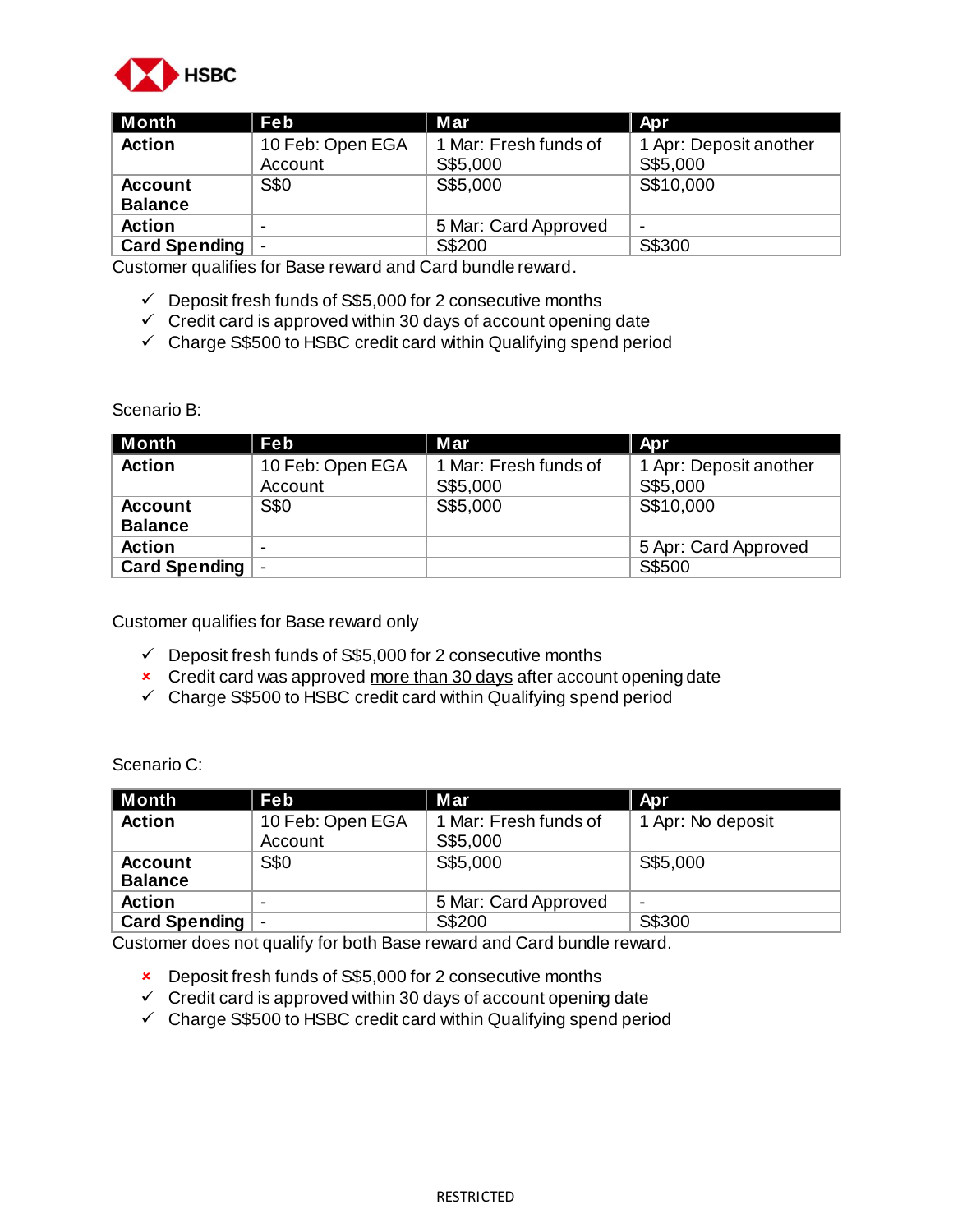<span id="page-5-0"></span>

# **I have fulfilled all eligibility criteria, when will I receive my reward?**

Thanks for participating in our promotion. You will receive your reward based on the following schedule:

| <b>Month</b>                     | Feb                 | Mar                        | Apr                                   | May | Jun                               |
|----------------------------------|---------------------|----------------------------|---------------------------------------|-----|-----------------------------------|
| <b>Action</b>                    | Card approved       |                            | <b>S\$200</b><br>cashback to          |     |                                   |
| Card<br><b>Spending</b>          | S\$500              |                            | credit card                           |     |                                   |
| <b>Action</b>                    | Open EGA<br>account | Fresh funds of<br>S\$5,000 | <b>Deposit</b><br>another<br>S\$5,000 |     | <b>S\$200 cash</b><br>credit into |
| <b>Account</b><br><b>Balance</b> | S\$0                | S\$5,000                   | S\$10,000                             |     | <b>EGA</b>                        |

Example 1A: Card bundle Reward + Credit Card Sign up Promotion

### Example 1B: Card bundle Reward + Credit Card Sign up Promotion

| <b>Month</b>                     | Feb                 | Mar                        | Apr                                   | May                          | Jun                               |
|----------------------------------|---------------------|----------------------------|---------------------------------------|------------------------------|-----------------------------------|
| <b>Action</b>                    |                     | Card approved              |                                       | <b>S\$200</b><br>cashback to |                                   |
| Card<br><b>Spending</b>          |                     | S\$500                     |                                       | credit card                  |                                   |
| <b>Action</b>                    | Open EGA<br>account | Fresh funds of<br>S\$5,000 | <b>Deposit</b><br>another<br>S\$5,000 |                              | <b>S\$200 cash</b><br>credit into |
| <b>Account</b><br><b>Balance</b> | S\$0                | S\$5,000                   | S\$10,000                             |                              | <b>EGA</b>                        |

#### Example B: Wealth bundle Reward

| <b>Month</b>                     | Feb                 | Mar                              | Apr                                   | May | Jun                               |
|----------------------------------|---------------------|----------------------------------|---------------------------------------|-----|-----------------------------------|
| <b>Action</b>                    | Open EGA<br>account | Fresh funds of<br>S\$5,000       | <b>Deposit</b><br>another<br>S\$5,000 |     |                                   |
| <b>Account</b><br><b>Balance</b> | S\$0                | S\$5,000                         | S\$10,000                             |     | <b>S\$200 cash</b><br>credit into |
| <b>Action</b>                    |                     | Open Investment<br>account       |                                       |     | <b>EGA</b>                        |
| <b>Trade</b><br><b>Amount</b>    |                     | Trade S\$1,000 in UT/ Securities |                                       |     |                                   |